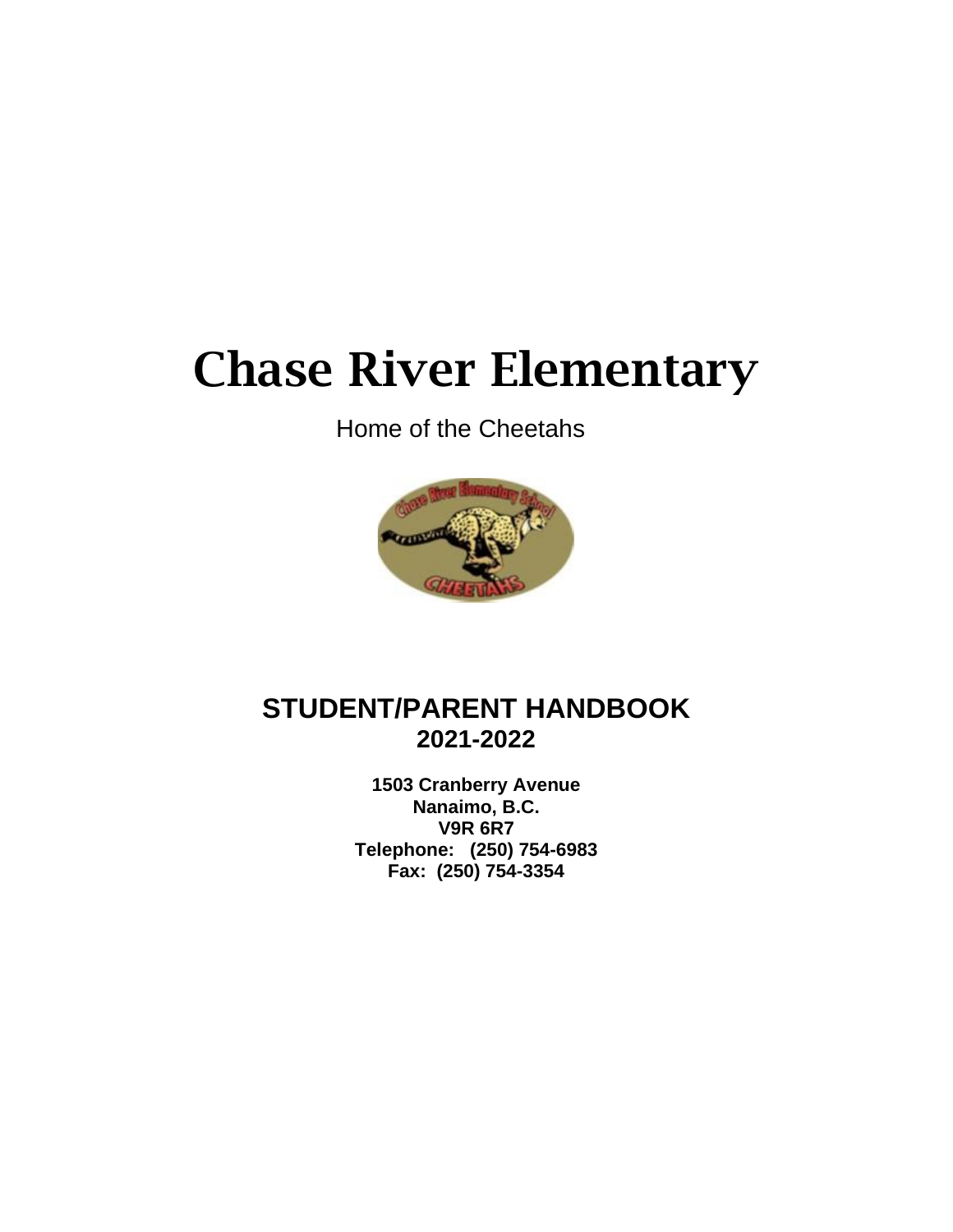# **CHASE RIVER STAFF September 22, 2021**

David Cooper Principal Russell Greenway Teacher Susan Schlitz Teacher Carol Lepage Teacher<br>
Mike Evres Teacher Mike Eyres Travis Preston Teacher Lance Hornby Teacher Nicole Phelan Teacher Clare James Teacher Joe Ducklow Teacher Jen Addison Teacher Nicole Currier Teacher Kaitlin Weber Teacher Liz Laforest Music Teacher/Librarian Rod Huneault SST Lauren Baetz SST Heidi Fargo Librarian Bev Ballegeer Education Assistant Deanna Madge Education Assistant Sarah Gavin **Education Assistant** Marcy Mullett Education Assistant Jolene Akitt Ab. Ed. EA Cameron Park Hul'q'umi'num Teacher Kendra Van Shaik Elene Dolan SLP Carolyn Broadhurst Counselor Lara Nikitas School Psychologist Christine De Vries Secretary John Grenchuk & Jesse Bremner Caretakers

# **OFFICE HOURS**

Secretary (Monday to Friday) 8:00 a.m. – 3:30 p.m. After this time, calls will go to voicemail. Email is a great way to connect with school staff if there is a pressing issue to make them aware of.

# **SCHOOL HOURS FOR 2021-2022**

| Day                  | Start | am<br>Recess      | Lunch              | End   |
|----------------------|-------|-------------------|--------------------|-------|
| $Monday -$<br>Friday | 8:35  | $10:15-$<br>10:30 | $11:45 -$<br>12:20 | 14:15 |

# **IMPORTANT DATES**

| School opens for students         | Tues. Sept. 7  |
|-----------------------------------|----------------|
| Truth & Reconciliation Day        | Thurs. Sept 30 |
| <b>Thanksgiving Day</b>           | Mon. Oct. 11   |
| Non-instructional day             | Fri. Oct. 22   |
| Non-instructional day             | Mon. Oct. 25   |
| Remembrance Day                   | Thur. Nov. 11  |
| Last day before winter break      | Fri. Dec. 17   |
| School re-opens from winter break | Tues. Jan. 4   |
| Non-instructional day             | Mon. Feb 7     |
| Non-instructional day             | Tues. Feb 8    |

| <b>BC</b> Family Day                 | Mon. Feb. 21 |
|--------------------------------------|--------------|
| Last day before spring break         | Fri. Mar 11  |
| School re-opens from spring break    | Mon. Mar 28  |
| Good Friday                          | Fri. Apr 15  |
| <b>Easter Monday</b>                 | Mon. Apr 15  |
| <b>Curriculum Implementation Day</b> | Thur. May 5  |
| Non-instructional day                | Fri. May 6   |
| Victoria Day                         | Mon. May 23  |
| Final day of class for students      | Wed. June 29 |

#### **BUS SCHEDULE**

#### **Extension to Chase River Elementary**

| 2620 South Forks Road                   | 7:40 |
|-----------------------------------------|------|
| 1845 Nanaimo River Road (by white gate) | 7:52 |
| Twilight/Nanaimo River Road             | 7:56 |
| Nanaimo River Road/McDonald Road        | 7:58 |
| White Rapids/Nanaimo River Road         | 8:01 |
| Godfrey & White Rapids                  | 8:02 |
| Godfrey Road/Welding Shop               | 8:04 |
| <b>Extension Elementary</b>             | 8:08 |
| 2730 Extension                          | 8:09 |
| <b>CHASE RIVER ELEMENTARY</b>           | 8:20 |
| (Cranberry at Extension)                |      |
|                                         |      |

# **Leave Chase River School (M-F) 2:25**

# **EARLY DETECTION SYSTEM**

Early Detection was initiated for the safety and protection of Chase River children. The purpose of the program is to detect as soon as possible the whereabouts of each student not in class. For the system to operate successfully, if your child is going to be late or absent, parents are requested to:

- 1. Phone the school (754-6983) in the morning before 8:30 a.m. and in the afternoon between 12:21 and 12:30 p.m. The school has an answering machine that is accessible 24 hours a day.
- 2. Send a note with another child in the family, or

3. Give advance notification, preferably written, of dental/medical appointments, or any changes from the usual routine.

Most parents already inform the school and this is appreciated. The school will make contact with parents in the event of an unexcused absence.

# **ATTENDANCE**

Research shows that regular attendance at school is the single most important variable of students reaching their learning potential. Attendance at school is important for two reasons:

- 1. Students miss concepts taught and assignments when absent from class.
- 2. If an absence with parent permission is due to any other reason except illness or medical reasons, it places a lesser value on school education for the child.

We request parents to carefully consider if you plan to take your child out of school for reasons other than those stated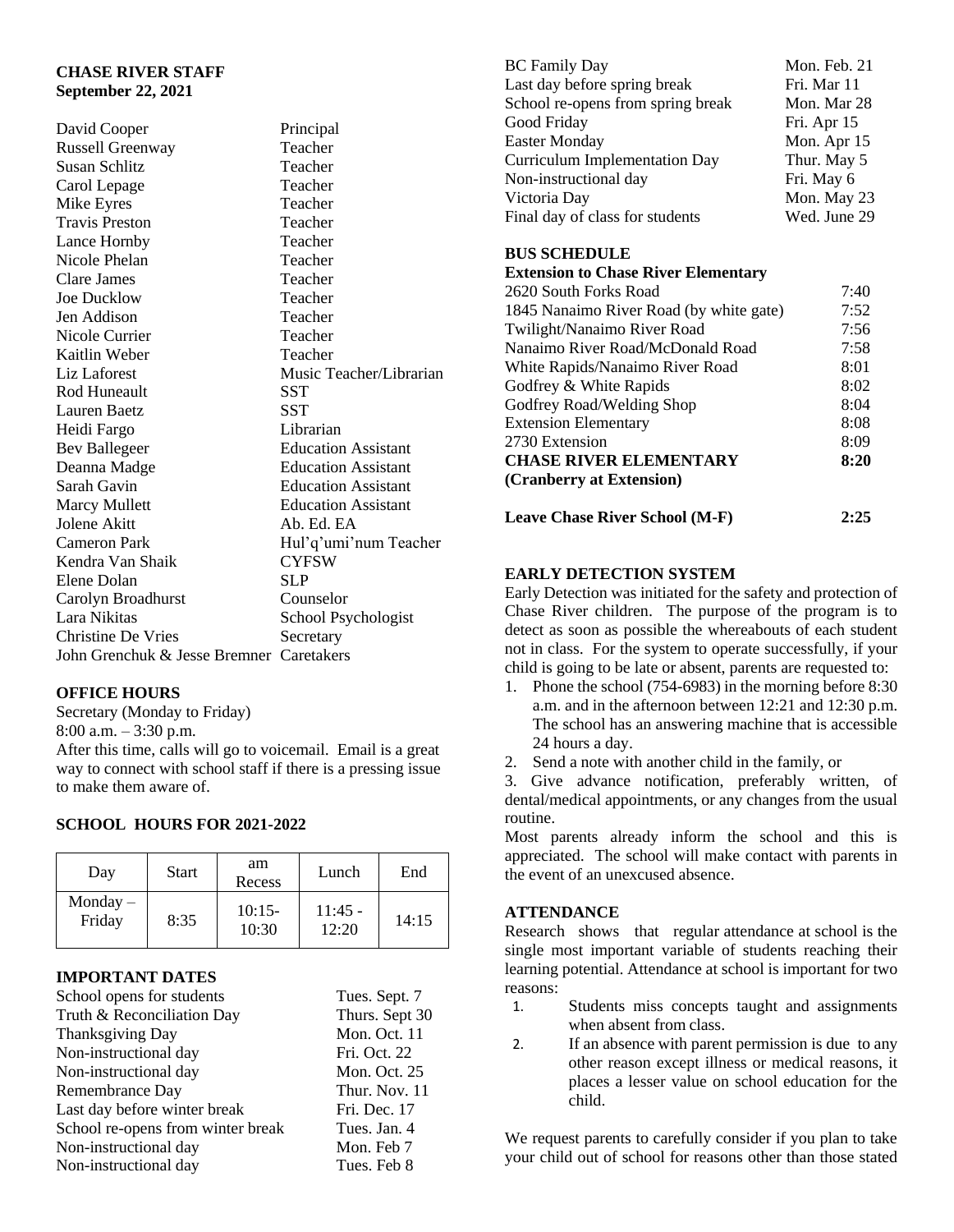in the Provincial School Regulations. It is not only unfair to your child, but it is unfair to the classroom teacher who needs to take time from other teaching duties and responsibilities to assist the student upon his/her return to school.

Throughout the school year, students can sometimes be absent from classes in order to join their parents for a holiday. As a result, teachers get frequent requests to prepare assignments for these students in advance, so that they not become unduly behind in their coursework. This is often difficult to do, as many assignments relate to oral instruction in the classroom, and are not necessarily a pageby-page progression in a textbook. Also, in some instances, these lessons are not prepared a week or two in advance, which results in additional work for the teacher. We recommend that children should read as much as possible and do a written book report, keep a journal of their travels. It will then be the student's responsibility to "catch- up" on assignments when they return to school.

# **LATES**

It is a matter of common courtesy to arrive for classes at the proper time and students are encouraged to develop lifelong habits of promptness. Students who arrive late often disrupt the classroom environment by requiring the attention of their teachers or classmates to assist them in getting started on their assignments or to re-teach all or part of a lesson. It can also prevent the student from being "ready learn" when they arrive in class, making the start of the day difficult. Students must report to the office for a "Welcome Slip" when they are late.

#### **SUPERVISION OF STUDENTS**

Supervision will be provided from 8:15 a.m. to 2:30 p.m.,

# **LUNCH POLICY**

Students are dismissed at 11:45 a.m. to go out to play. This activity time is monitored by our Noon Hour Supervisors. Students return to classroom at 12:20 p.m. While the children eat, the teacher reads to them for 15 - 20 minutes or has them engaged in an educational activity.

#### **STUDENT ACCESS TO THE BUILDING**

As a student, your presence in the building prior to 8:35 a.m. is:

- 1. Subject to the approval of your classroom teacher.
- 2. Permissible if you are participating in a teacher sponsored activity.
- 3. Permissible if you have a written note from home requesting access to classroom for medical reasons.
- 4. Permissible in emergencies.

The main entrance to the school is not typically for students. It is for the use of parents, visitors and staff. Students line up quietly in their assigned area. Students arriving late are required to report to the office for a welcome slip. Parents are asked not to walk their children through the front door to cut through to the back of the school in the morning.

# **PHONE USE**

Pupils may use the school phone when their teacher determines that the use is appropriate. The phone is not to be used to arrange for rides home, or for permission to play at a friend's house; these plans should be made in advance. Students must get a "phone pass" from their teacher.

# **LOST AND FOUND**

The Lost and Found Box and rack are located in the main hallway. Items are kept there for a few months. Before taking items to a charity organization, students are given the opportunity to review the contents of the box and rack.

Please **place name labels on all items** left at school like boots, shoes, gym strip and coats.

# **FIRE DRILLS (6 A YEAR)**

All schools conduct six fire drills throughout the year. Any continuous ringing of the fire bell must be treated as a real emergency (as it well could be). Pupils evacuate the school in an orderly fashion and gather at a designated place, a safe distance from the building. At Chase River, we go to the field.

# **EARTHQUAKE DRILLS (2 A YEAR)**

At least two earthquake drills are conducted during the school year. Students have a practiced procedure to follow. Teachers and students move to the field away from buildings and overhead power lines.

In the event of an earthquake requiring closure of the school, the following procedures will be followed:

- Each September, parents will be requested to update the emergency release information file at the school. In the event of an earthquake, students will be released only to the persons designated on the form.
- No student will be dismissed from school unless a parent (or guardian designated by the parent) comes and signs for him/her.
- No student will be allowed to leave with another person, even a relative or babysitter, unless we have written permission to that effect or that particular person is listed on the student's emergency form in our files.
- All parents or designated guardians who come for students must have them signed out at the office or at the alternative Student Release Station at the entrance to the school yard. Signs will be posted if this alternative location is being used.

# **LOCK DOWN/HOLD AND SECURE DRILLS (2 A YEAR)**

We will hold two lockdown drills a year. They are intended to be used in response to an imminent and serious safety and security threat. A lockdown drill requires all staff and students to stay in their classrooms with the doors locked. Any students that are not in their class at the time would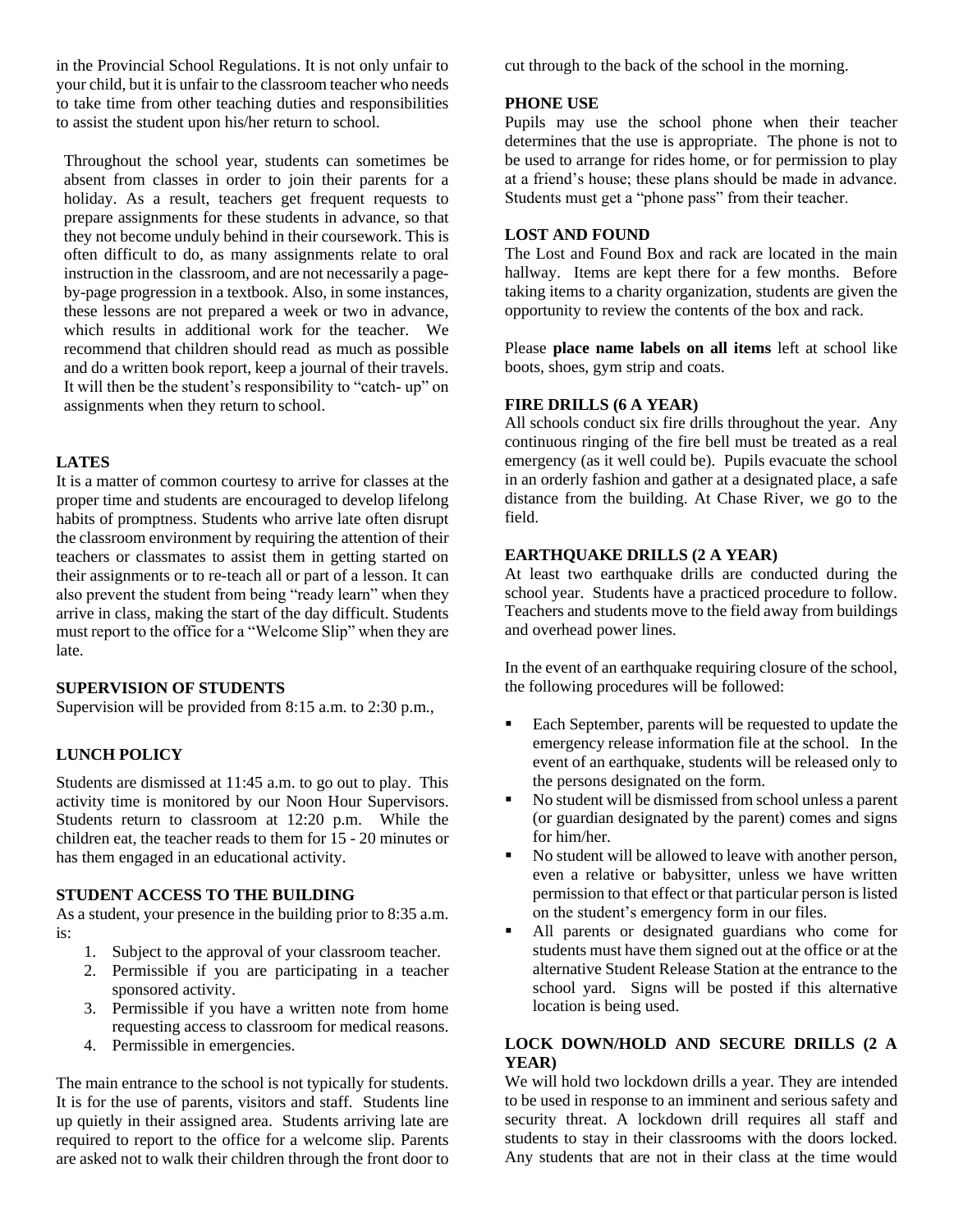report to the closest classroom. The office would be notified that this student is in a different classroom. Any classes missing a student would contact the office to let them know. During a lockdown all doors of the school are locked and no one will be granted access to the school until an "All Clear" signal can be given.

A lockdown is defined as the restriction of movement during the time of a potentially serious violent incident. A lockdown can occur in the event of a potential threat inside the building. A hold and secure can occur if there is a threat outside of the building. Lock down and hold and secure drills are conducted to ensure familiarity with procedures to maximize the safety of all.

# **EMERGENCY CLOSURE PROCEDURE**

The decision to close schools in School District #68 due to inclement weather is made by the Superintendent. The most common reason that schools may be closed is due to dangerous road conditions caused by a heavy snowfall or ice. If you are wondering if schools are open on a particular day, for the most current updates listen to local radio stations (WAVE 102.3 FM and WOLF 106.9 FM) in the mornings. We also attempt to put an announcement of any school closure on the school district website, [www.sd68.bc.ca,](http://www.sd68.bc.ca/) and on Twitter and Facebook. The School District's ability to do so could be affected by such things as power outages and technical issues. If there is no announcement on the website or social media, please be sure to listen to local radio stations.

Periodically schools may be closed and students dismissed during the day for snowstorms, extended power outages and other emergencies. If you have not done so already, we remind parents who are not home during the day to make arrangements in your neighbourhood for a safe place for your child (ren) to go when such emergencies occur.

#### **MEDICINE AT SCHOOL/MEDIC ALERT**

Children at times require prescription medication while at school. Others might come to school with non-prescription medication such as aspirin or Tylenol. There are regulations we must adhere to for these circumstances.

Prescription and non-prescription medication can be dangerous. Please do not allow pupils to carry or leave medication at school. Any medication should be given to office staff by the parent. Arrangements can be made for office or support staff to administer medication to students; however, it involves completing an appropriate consent form. Teachers are not permitted to administer medication to students.

If a child requires special medical consideration of any kind, please advise the school on the Student Information Form. Our support staff will issue a Medical Information form and will follow up with appropriate directions for our staff.

#### **ALLERGIES**

Anaphylaxis and Life-threatening allergies are a reality of life for some of our students. If a child with anaphylaxis or

a life-threatening allergy is in your child's class, a letter will be sent home informing you of the child's condition. If a child brings a lunch with a noted allergen, the child and parent will be reminded of the importance of adhering to the request to keep the allergen from the classroom.

# **CARE OF SCHOOL PROPERTY**

Pupils borrow library books and are issued textbooks. They use school supplies and equipment. It is the pupil's responsibility to take care of any item that is on loan to him/her.

As the school has only limited resources for replacement of materials, any pupil who carelessly or willfully loses, defaces or destroys books and other school property will be required to pay replacement costs.

Every pupil is encouraged to carry books to and from school in a suitable bag.

#### **ASSESSMENT OF STUDENTS PROGRESS**

In Nanaimo Ladysmith Public Schools, we have moved from a model of 'reporting to parents' to 'communicating student learning with parents' on an ongoing basis. We are supporting educators to provide parents with timely and responsive communication of student learning throughout the year, following district policies and procedures. Parents will receive two written reports (Progress Report in January and Summative Report in June) that include descriptive written comments and a summary of student progress. Student progress will be reported in relation to widely held grade level expectations and the Learning Standard's from the BC Curriculum. Parents will also receive 'Ongoing Communications of Student Learning' a minimum of 3 times per year in Language Arts and Mathematics and a minimum of 2 times per year in Social Studies & Science. These communications adhere to the following four criteria: includes authentic evidence of learning, explicitly references the Learning Standards, includes student voice, includes descriptive feedback.

#### **INFORMAL PARENT-TEACHER MEETINGS**

Parents having concerns regarding their child should call ahead for an appointment. Teachers are always willing to discuss your questions/concerns when notified in advance. The morning "pop in' makes it difficult for staff when they are getting things ready for the day.

#### **HOMEWORK**

Homework is a task assigned to the student to do on his/her own time, after school hours, as an extension of his/her classroom work.

Homework can be of many types:

- a. Completion of tasks
- b. Long range projects
- c. Daily or weekly reinforcement or practice of newly learned skills
- d. Reading

Teachers assign homework with the hope of:

- a. encouraging self discipline and responsibility
- b. fostering good study habits, and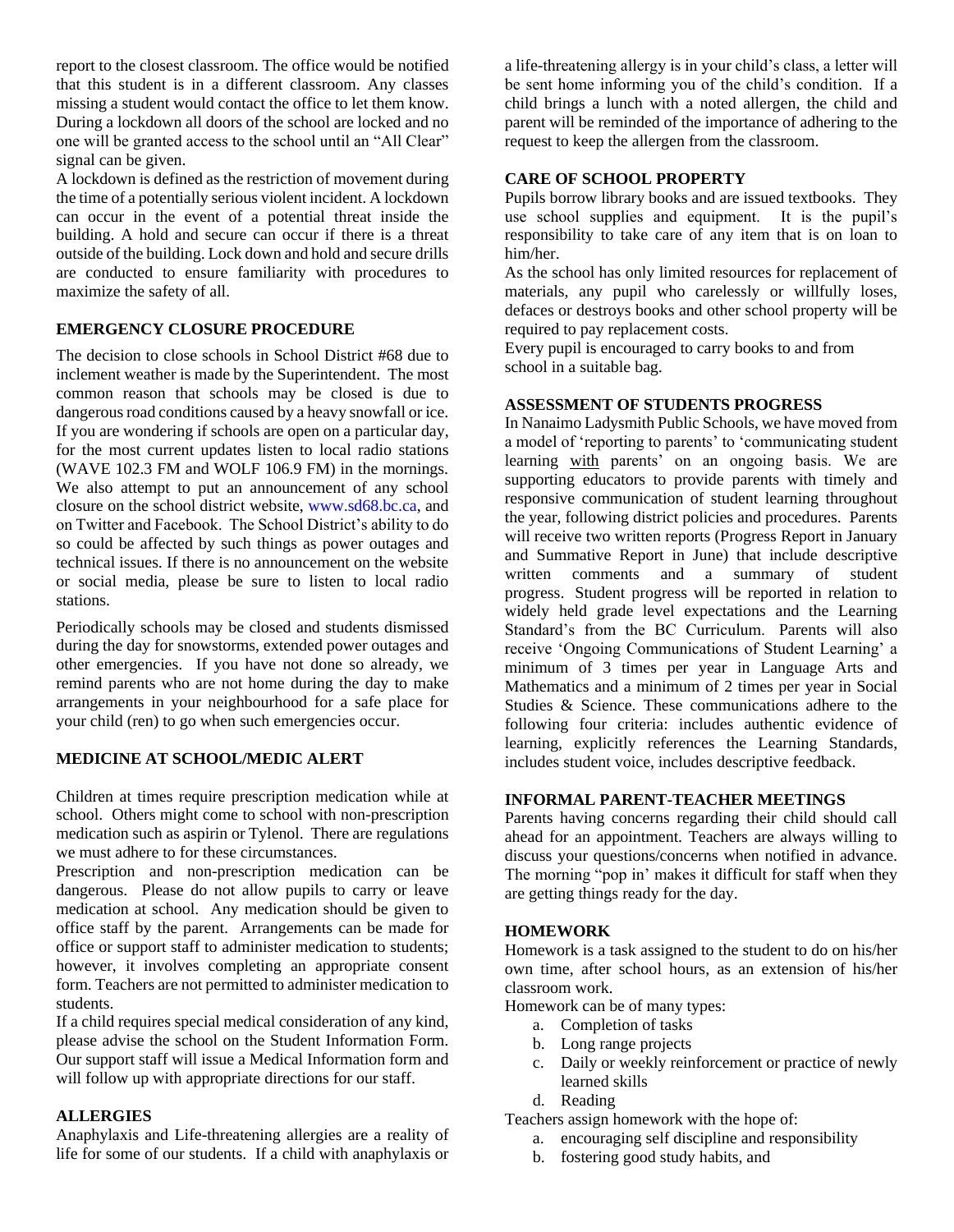c. motivating the student to want to learn more Homework can also keep parents informed of the work done by the students.

#### **STUDENT EXPECTATIONS**

- 1. To always work and play safely and responsibly.
- 2. To be courteous and to practice common manners.
- 3. To respect the rights of others.
- 4. To respect school property and the property of others.
- 5. To come to school properly equipped and willing to work.
- 6. The wearing of hats is not permitted in the school.
- 7. Gum chewing may be allowed in the classroom with teacher permission.
- 8. Participation in physical education classes is expected, with proper gym strip unless for medical reasons and there is a written reason from the parents. A note from a physician may be requested for non-participation for extended periods.
- 9. Students will walk inside the building and are expected to use assigned doors for entering or leaving the school.
- 10.Students will play in assigned areas. Out-of-bounds play areas are: parking lot - main entrance - washrooms – any area at the front of the school.
- 11.Students are not allowed to wear roller blades, ride bikes, scooters or skateboards on school grounds.
- 12.Students are not to leave the school grounds at lunch or recess, unless they have written permission from a parent and have permission from a teacher.
- 13.Students are permitted to participate in activities in the gym only when supervised by an adult.

Expectations apply to extracurricular events and field trips.

#### **ELECTRONIC DEVICES**

There are a multitude of personal electronic devices (cell phones, digital cameras, I-Pods, MP3 players, handheld video games, etc) turning up at school. We want students being active during breaks and engaged in the classroom. If electronic devices are brought to school, they must remain in their backpacks and be turned off between 8:35-2:27 each day. Students using electronic devices during the day will have them confiscated and have to pick it up at the end of the day. If there is a second occurrence, the device will be confiscated and a parent will have to pick the device up at the office.

#### **SCHOOL RUNNING PROGRAM**

Each year an imaginary running target is identified and students run laps of the building as part of their required Daily Physical Activity. The laps are counted and converted into kilometers. Over the year students are recognized with a ribbon when benchmarks are reached. At the end of the year students achieving 225 kilometers are recognized with a Master Runner t-shirt.

#### **DISTRICT POLICIES**

Our School District has numerous policies that direct and safeguard a school's operation and the students who attend our schools. A complete set of policies are available on the School District website for your perusal should you wish to view them.

School District website – [www.sd68.bc.ca](http://www.sd68.bc.ca/) .

#### **PARENT ADVISORY COUNCIL**

Our PAC is a very active group of parents that help in our school. If parents can afford the time, please get involved.

# **Who: is on the PAC?**

- 1. Elected members from the parents of students in the school.
- 2. Principal of the school.
- 3. Staff Representatives.
- 4. All parents can attend meetings and have input.

# **What: is the Purpose of a PAC?**

- 1. To provide a discussion forum for school activities between staff and parents.
- 2. To bring ideas to the attention of the principal and staff members that might benefit the children in that school.
- 3. To consult on new programs, fund-raising, volunteer activities, etc.
- 4. To channel school activities through one group.

# **It is not a committee to discuss individual students/staff problems.**

# **CHASE RIVER ELEMENTARY MISSION STATEMENT**

"*Working together with our school community, our mission at Chase River Elementary is to ensure a safe, supportive and respectful environment which promotes the development of individual potential and enthusiasm for life-long learning*."

The staff of Chase River Elementary strives to create an educational climate that encourages each child to grow academically, physically and socially to the best of his/her ability. Classes and programs are organized to provide each child with successful experience, appropriate challenges and a sense of achievement and belonging. We are committed to creating a safe, warm and nurturing environment for each student.

We welcome parent involvement in the school. We believe that when we work together, we can provide successful educational experiences for students.

#### **SCHOOL PHILOSOPHY**

The staff of Chase River Elementary will assist in the growth and development of the whole child. Children who attain academic proficiency and physical skills based upon appropriate developmental expectations; that are socially aware and cooperative and who display emotions and feelings in an acceptable manner will be able to contribute effectively to society.

The learning process develops both character and ability. Every student is capable of personal growth and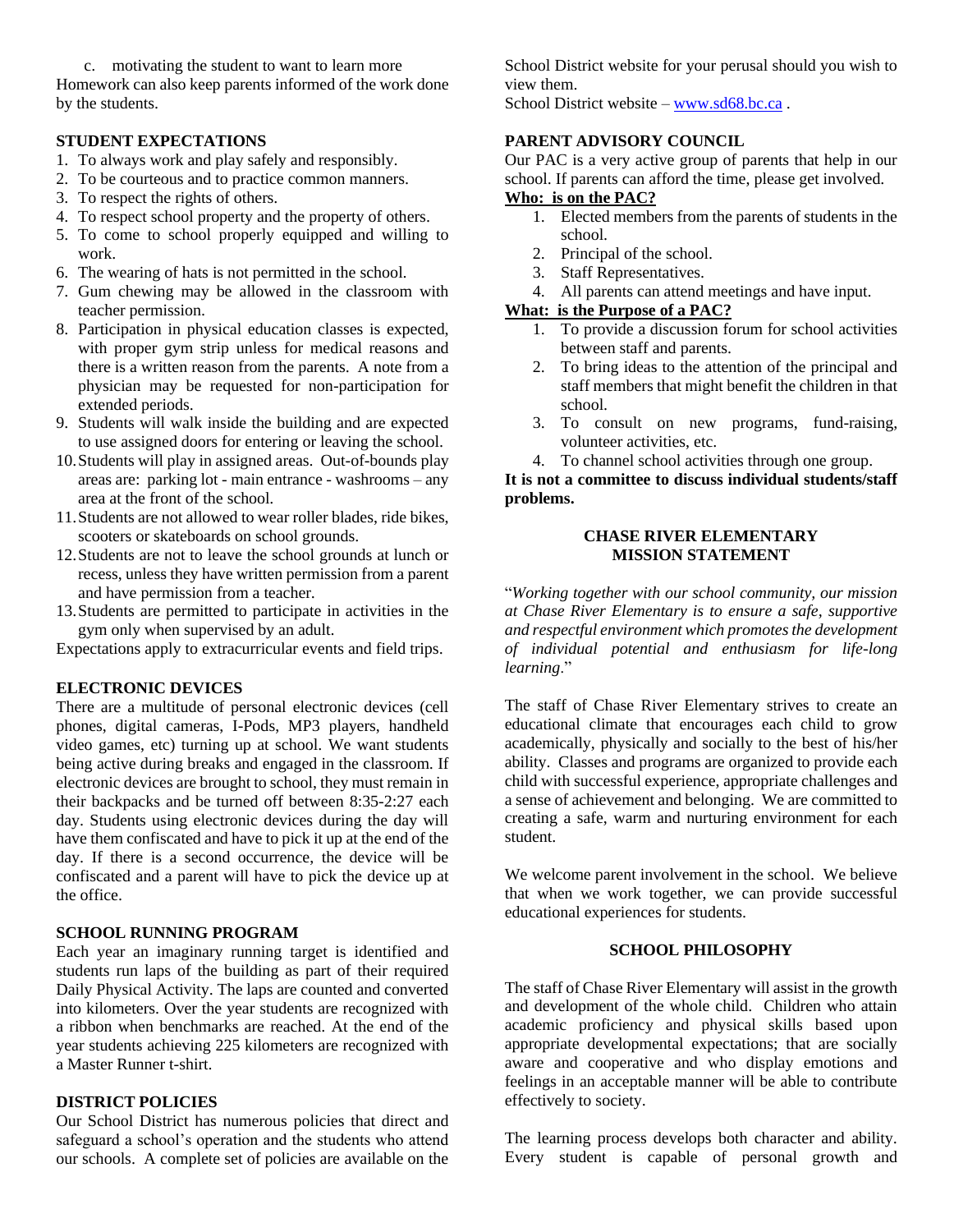achievement when provided with challenging programs. Programs offered are based upon continuous progress and recognizes, respects and attends to individual differences. The time and instructional approaches may vary to permit each child to learn at their own rate according to their unique needs and abilities.

As the development of self-confidence is essential for a fulfilling and constructive life, the school will strive to provide each student with interesting and meaningful learning experiences leading to academic and personal success. Personal strengths will be developed and areas of weakness supported and assisted.

Chase River Elementary will endeavour to instill a love of learning; to provide the skills necessary to acquire, process and express information; to offer opportunities to think critically and creatively; to provide leadership opportunities to students to develop self-discipline and independence and to enhance self-esteem.

Developing appropriate learning attitudes and skills depends upon the individual learner's commitment, self-discipline and responsibility of the learner. Parents and teachers working together as partners will increase the likelihood of such success for each child. Each child must be prepared to succeed in a changing world by striving to do their best in order to grow towards their potential – an investment in themselves and their future.

#### **CHASE RIVER ELEMENTARY SCHOOL'S CODE OF CONDUCT**

#### **Statement of Purpose**

- To establish and maintain a safe, caring, inclusive, and welcoming school environment for purposeful learning that promotes the rights and responsibilities of all who learn and work here.
- To clarify and publish expectations for student behaviour while at school, while going to and from school and while attending any school function or activity at any location**.** *This includes any behaviour beyond these times (including on-line behaviour) that negatively impacts the safe, caring, or orderly environment of the school, and/or student learning.*

The *Nanaimo Ladysmith Public Schools 2.10 Inclusion Policy* is based on the principles of respect, acceptance, safety and equity. It "affirms a learning environment that reflects diversity, inclusivity and equity is essential in supporting the highest level of individual growth and achievement."

#### **BC Human Rights Code**

The *BC Human Rights Code* states that three of its purposes are to:

(a) "foster a society in British Columbia in which there are no impediments to full and free

participation in economic, social, political and cultural life of British Columbia.

- (b) promote a climate of understanding and mutual respect where all are equal in dignity and rights.
- (c) to provide a means of redress for those persons who are discriminated against contrary to the Code."

It further states 8 1 (b) a person must not "discriminate against a person or class of persons regarding any accommodation, service or facility customarily available to the public because of the race, colour, ancestry, place of origin, religion, marital status, family status, physical or mental disability, sex, sexual orientation, gender identity or expression, or age of that person or class of persons."

The *Safe, Caring and Orderly Schools: A Guide* states, schools should be places where students are free from harm, where clear expectations of acceptable behaviour are held and met, and where all members feel they belong.

[NLPS Inclusion Policy](https://www.sd68.bc.ca/wp-content/uploads/Policy/2.0/2.10-Inclusion-Policy-.pdf) states that all members of our school community "have the right to expect that policies, procedures, programs and communications are inclusive and respectful." Administrative Procedures (AP) that support the school Code of Conduct include:

- [AP 312](https://www.sd68.bc.ca/documents/2017/01/ap-312-harassment-intimidation-and-bullying-student.pdf/) Harassment, Intimidation, Bullying and **Discrimination**
- [AP 344](https://www.sd68.bc.ca/wp-content/uploads/Administrative-Procedures/300/AP-344-Code-of-Conduct.pdf) Code of Conduct
- [AP 345](https://www.sd68.bc.ca/wp-content/uploads/Administrative-Procedures/300/AP-345-Student-Suspension.pdf) Student Suspension
- [AP 347](https://www.sd68.bc.ca/wp-content/uploads/AP-347-Sexual-Orientation-and-Gender-Identity.pdf) Sexual Orientation and Gender Identity
- [AP 350](https://www.sd68.bc.ca/documents/2017/01/ap-350-honouring-diversity-and-challenging-racism.pdf/) Honouring Diversity and Challenging Racism

# **Chase River Elementary School Commitments**

- Establishing a code of conduct for all members of our community and reviewing this yearly
- Solving problems in peaceful ways
- Ensuring there is no shame when behaviour does not meet expectations; rather each opportunity is used to
	- o teach, reflect and goal set for next time.
- Ensuring that everyone is included and has a voice
- Building student involvement and leadership
- Involving parents as partners
- Maintaining regular whole school activities
- Providing resources for on-going learning

# **CONDUCT EXPECTATIONS**

**Acceptable Conduct** refers to socially responsible behaviours that help to make the school a safe, caring and inclusive environment including:

- Contributing to the school community
- Solving problems in peaceful ways
- Valuing diversity
- Defending human rights
- Respectful interactions with students, staff and community members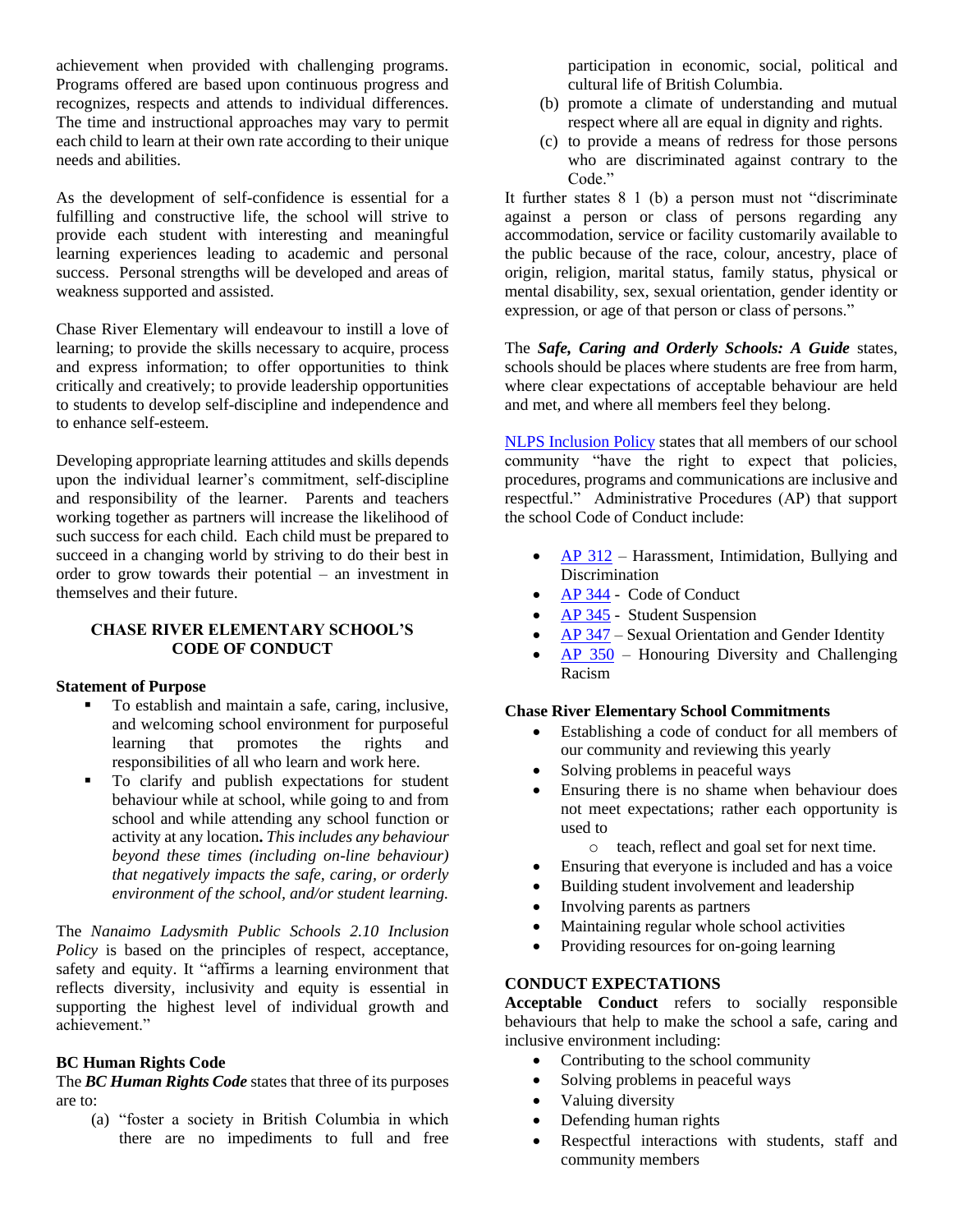- Speaking up and reporting incidents that demean others or threaten the personal or emotional safety of individuals or groups
- Respect the law as it applies to yourself and others
- Respect self, others and our environment
- Help to make the school a safe, caring and orderly place
- Act in a manner that brings credit to the school

**Unacceptable Conduct** refers to behaviour that interferes with the safe and orderly environment of the school, either on a person-to-person basis or through social media, including, but not limited to:

- Engaging in incidents of harassment, intimidation, bullying or discrimination
- Interfering with the learning or orderly environment of the school or function
- Verbal threats of harm, swarming
- Illegal acts such as: theft or damage to property, possession or distribution of an illegal or restricted substance, possession, use of a weapon, or physical violence.

# **School Attire Expectations**

#### Based on [Nanaimo-Ladysmith Public Schools AP 352](https://www.sd68.bc.ca/wp-content/uploads/Administrative-Procedures/300/AP-352-School-Attire-Expectations.pdf)

The Board recognizes that decisions about dress reflect individual expression of identity, sociocultural norms, and economic factors and are intensely personal.

- The Board supports the full inclusion of transgender and/or gender non-binary students, staff and visitors, and honours gender diversity regarding other gender non-conforming clothing choices.
- School attire should be respectful of oneself, others, and the expectations of the school, requiring ongoing education and dialogue within the school community.
- Although there is the freedom for students to attend school and school related functions in attire of their choice it is under the conditions that the choice:
	- o Conforms with established health and safety requirements for the intended activity,
	- o Is absent of text or graphics that:
		- promote any illegal substances including those controlled for minors,
		- display offensive language or images,
		- encourage any form of discrimination; and reinforce or increase marginalization or oppression of any group based on race, sex, gender identity, gender expression, sexual orientation, ethnicity,
		- religion, cultural observance, household income, body type, and size.
- It is the Board's expectation that students will "dress in a manner which reflects purpose, decorum and cultural respect."
	- o **Purpose**  intention, function, relevancy: Clothing should reflect the purpose for which it will be used; *i.e.: unencumbering clothes for the gym, swim apparel is for swimming/beach*.
	- o **Decorum**  appropriateness, standards of an environment/place: Staff and students wear attire that is consistent with the expectations of a place of learning*; i.e.: attire should not physically interfere with a person's ability to learn or work.*
	- o **Cultural and/or Religious Respect**  conventions of attire/ behaviour/ expectations awarded to certain groups: traditional cultural attire should be respected and worn as deemed appropriate by the groups to which it belongs; *i.e.: schools must attempt to accommodate diverse cultural attire in all circumstances.*

# **Rising Expectations**

As students progress through school, they continue to develop and mature. It is expected their level of selfdiscipline and personal responsibility will increase based on their individual development. Expectations and consequences rise throughout their development. The expectations are educative, preventative and allow for many opportunities to teach the same social skill in a variety of ways. The bar of expectations is raised through adult modeling of socially responsible behaviours, recognizing students in their positive moments and increasing parent awareness to increase community involvement and support.

# **Consequences**

NLPS Inclusion Policy States: "The Board expects that all students, staff, and members of our school communities will adhere to a code of conduct that is *educative*, *preventative* and *restorative* in practice and response."

# **Restorative Practices**

- focus on creating conditions for students to learn self-discipline, fix mistakes and return to the group/class/school strengthened.
- address the needs of all those who have been harmed in a meaningful way.
- response to the harm are meaningful in addressing the needs of all involved
- help students reclaim their self-esteem through selfevaluation, personal effort and restitution
- provide opportunities to model leadership
- emphasize the importance of positive relationships in building community and,
- speak to the obligation we all have to each other to move towards wholeness, restoration and belongingness.

Participating in a meaningful consequence and may include: